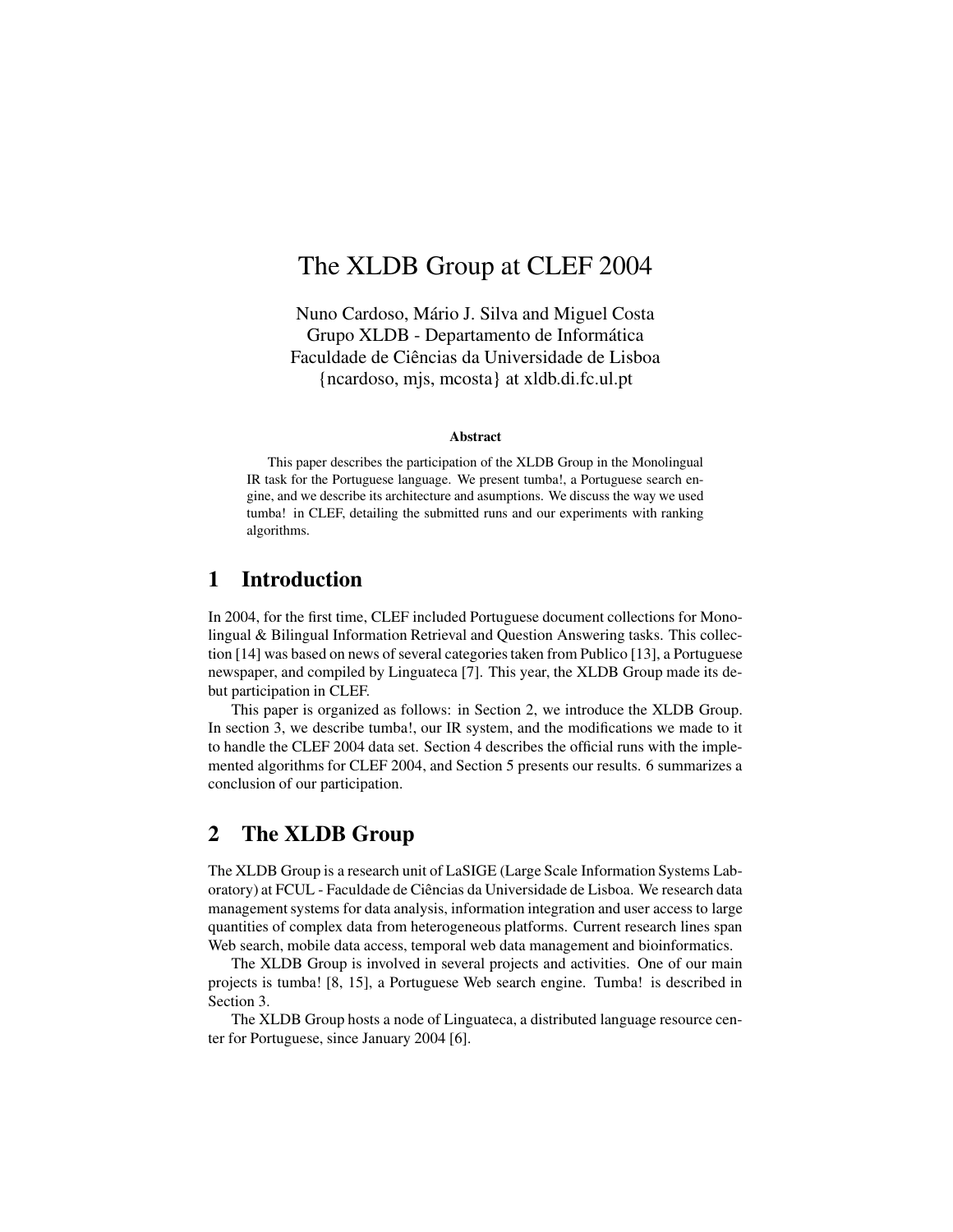

Figure 1: tumba's architecture

The participation of the XLDB Group in the Monolingual Task for Portuguese language, with the tumba! search engine, was motivated by two main reasons:

- 1. Although we had previous experiences in evaluation contests, namely in the biotext task of the KDD Cup 02 [4] and in the BioCreative workshop [5], this was our first opportunity for evaluating tumba! jointly with other IR systems, with the advantage of the evaluation being conducted on a Portuguese collection.
- 2. Although we were aware that our system was out of its natural environment, the Web, we could take the opportunity to tune the indexing and ranking engines of tumba!, by submitting our results using different ranking configurations and then analyzing the results.

# **3 Tumba in the Monolingual Task**

#### **3.1 Overview of tumba!**

Tumba! is a search engine specially crafted to archive and provide search services to a community Web formed by those interested in subjects related to Portugal and the Portuguese people [8]. Tumba! is being offered as a public service since November 2002.

Tumba is mainly written in Java and built on open-source software, such as the Linux operating system. It has an index of over 3.5 million Web documents and a daily traffic of up to 20.000 queries per day. Its response time is less than 0.5 seconds for 95% of the requests. It is also a platform for PhD and MSc research projects at our university.

Tumba! has a similar architecture to global search engines and adopts many of the algorithms used by them [1]. However, its configuration data is much richer in its domain of specialisation. Tumba! has a better knowledge of the location and organization of Portuguese Web sites (both in qualitative and quantitative terms) [15].

The data flows from the Web to the user through a pipeline of the following tumba! sub-systems (See Figure 1):

**Crawlers:** collect documents from the Web, given an initial URL list. They parse and extract URLs from each document, which will be used to collect new documents. These steps are performed recursively until a stop condition is met [10].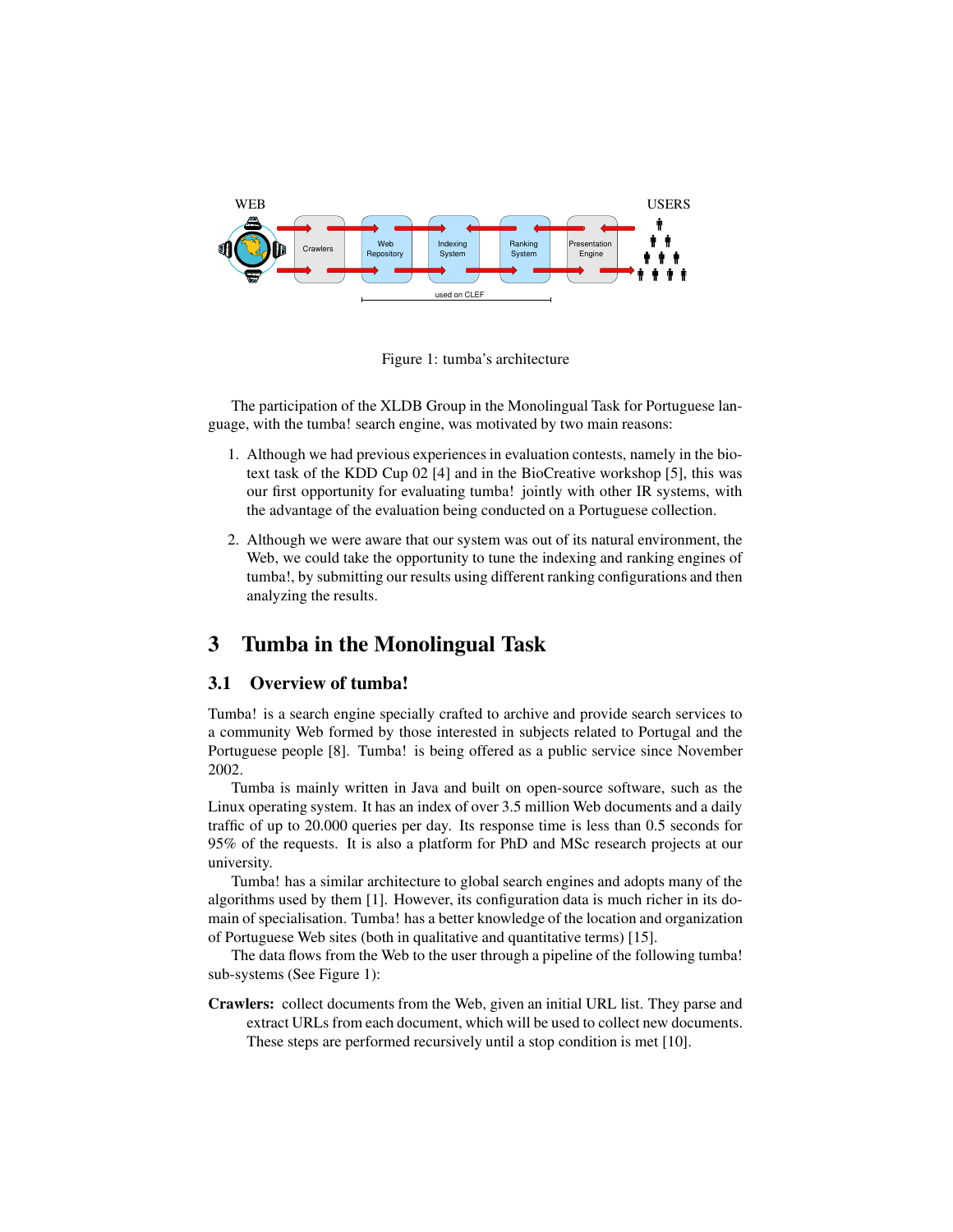- **Web Repository:** The Web data collected by the crawlers is stored in Versus, a repository of Web documents and associated meta-data [9].
- **Indexing system:** the indexing system Sidra creates indexes over the documents in the Web Repository [3], so that when a query is received, Sidra uses the indexes built to find the documents that match that query.
- **Ranking system:** computes, for each document *d* returned by the indexing system, a similarity value between *d* and the submitted query using a set of heuristics. Then, it sorts the documents by these similarities.
- **Presentation Engine:** formats the result sets received from the ranking engine for the user's access platforms such as Web browsers, PDA devices or WAP phones.

#### **3.2 Portuguese Monolingual Task**

The previous CLEF tasks showed that the top performing groups for Monolingual IR tasks were systems which performed robust stemming, well-known weighting schemes (BM25, Lnu.ltn or Berkeley ranking) and blind feedback or query expansion [12]. Tumba's system doesn't have a stemmer and a blind feedback or query expansion system, and the term weighting scheme is tuned for Web searches. Still, we decided that tumba! should suffer no architectural change to be used in this evaluation. We wanted to evaluate tumba!'s performance with its current components, so that we could have a baseline for comparison on future CLEF tasks. Nonetheless, we felt that our participation in CLEF would provide us with valuable ideas to optimize our search engine results, and resources to evaluate our system performance.

One of the difficulties we encountered on the CLEF Monolingual task was related to the SGML-format used on collection of Portuguese documents. The documents have tags for associated metadata like author, category and date of publication. The contents are in plain text, with no additional tags. Tumba! was not conceived to work with document collections organized like this. Its ranking system was developed to profit from annotations extracted from the Web documents, such as:

- Information obtained from the Web graph, like links and anchor text, which are a valuable resource to find related pages that might interest the user;
- Documents' structural elements like titles and headings, which provide valuable information of the document subject.

We used the same alghorithms designed for the Web in CLEF, despite the different search context. The lack of this kind of "light semantic" annotation in the collection was a major handicap for the tumba! system, since the only semantic information we managed to extract from the documents was the news' titles. Our heuristic for extracting documents? titles consisted in finding paragraphs in the collection with a maximum of 15 terms and ending with no punctuation.

We disabled the query-independent ranking calculations and most of the emphasis ranking augmenters of the Indexing and Ranking system, since there wasn't such information on the collection.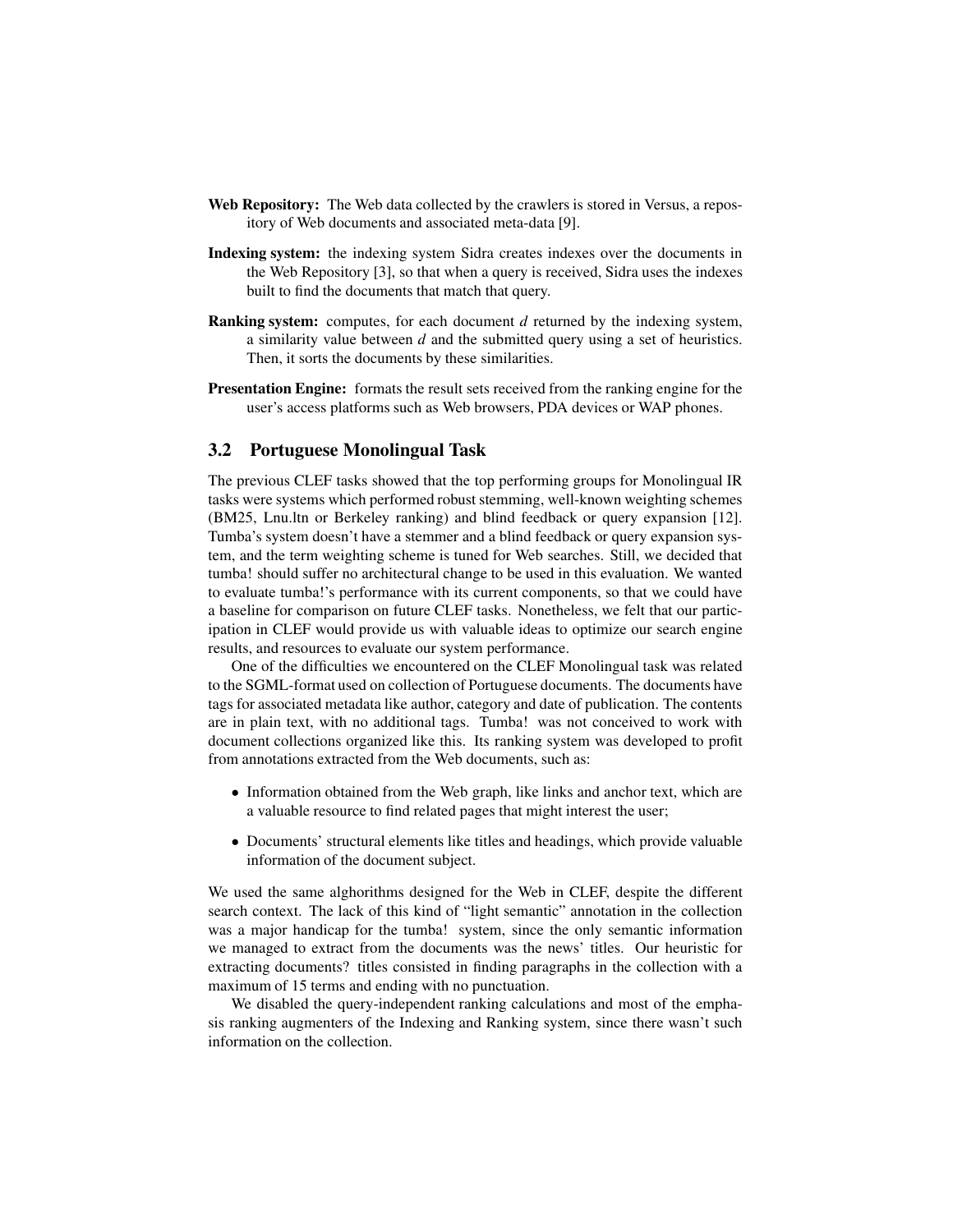Tumba's Crawlers and Presentation Engine weren't used for the CLEF Portuguese Monolingual IR task. We loaded the document collection directly into the Web Repository, bypassing the system's crawlers. The collection was then indexed by the Sidra Indexing system. Queries were sent directly to Sidra, bypassing the Presentation Engine, and the matching documents were then ranked according to some heuristics to compute document relevance.

### **4 Runs**

The Monolingual IR task limited, for groups in their first participation, the number of submitted runs to 4.

#### **4.1 Manual Run (XLDBTumba01)**

Since this was the first time that CLEF used Portuguese collections in an evaluation campaign, this task didn't have previous relevant judgements and training collections. In order to have a prior evaluation of tumba!, we created our own baseline against which we could compare our runs to measure how much we were improving our system.

For each one of the 50 given topics, we created several different queries related to the topic and we used them to retrieve documents matching the query terms. Then, the returned results were manually examined by two doctoral students, with some IR systems usage experience but unfamiliar with the tumba! system, and classified the documents as relevant or irrelevant according to the topic criteria. This was a laborious work, which consumed most of the time for this task.

After that, we compiled a list of the relevant documents and submitted it to CLEF as our run XLDBTumba01, to measure the offset of our baseline compared to the CLEF solutions.

When the relevant judgements were released by CLEF, we observed that we had many errors in our manual review; from incorrect topic interpretation to bad query formulation. In the end, this was the run that had the worst performance. Yet, this run clearly showed to us how difficult it is to formulate queries that correctly match an information need.

#### **4.2 Flat Ranking Run (XLDBTumba02)**

For subsequent runs, we chose among the different queries used to create the XLDB-Tumba01 run to select which 50 queries would be used on the remaining runs. Note that we didn't use more than one query per topic, neither did any kind of query expansion.

This run was produced by submitting the 50 queries directly to the Sidra Indexing and Ranking system, configured to perform an exact matching (flat-ranking algorithm), returning only the documents that match all the query terms.

We see this run as our automatic baseline run, and we were anticipating that the other runs would improve precision and recall compared to this run. Yet, this run outperformed all the other runs.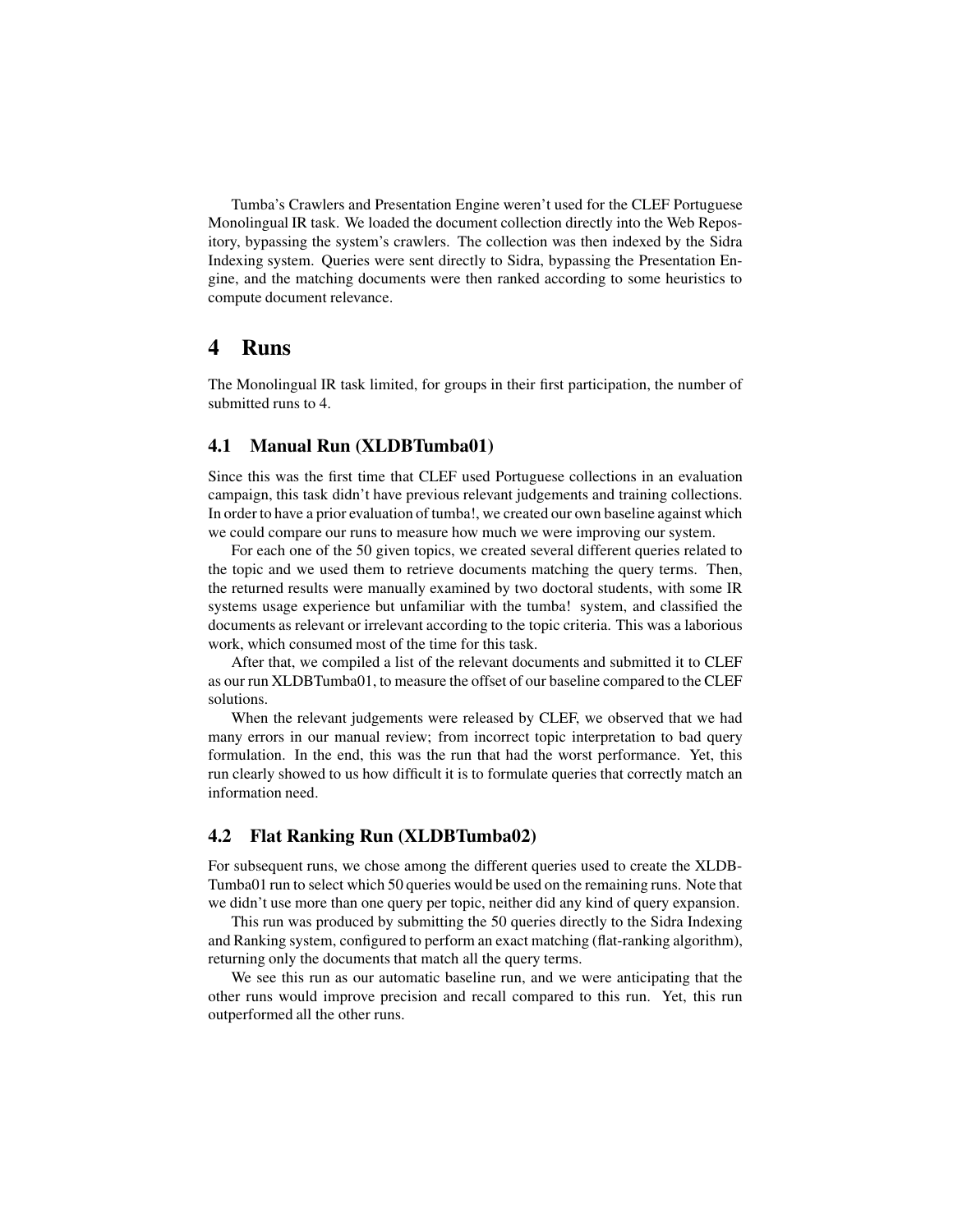#### **4.3 Distances Run (XLDBTumba05)**

This run was generated using the following ranking algorithm:

 $\bullet$  *distMinTerms(d,q)* - uses the minimum distances between any pair of query terms *q* in documents *d*, *minDist*, to increase the ranking of documents whose query terms are closer on the document. For distances above 10, the function gives similarity 0 to the document. If all query terms are adjacent on a document, their *minDist* value equals 1.

$$
distMinTerms(d, q) = \begin{cases} 1 & minDist = 1\\ 1 - \frac{minDist - 1}{9} & 1 < minDist < 10\\ 0 & minDist \ge 10 \end{cases}
$$

This function indeed improved the results accordingly to our own evaluation, as the queries with more than one term we used for the topic tend to be adjacent.

### **4.4 Distances + Titles Run (XLDBTumba04)**

This run was generated by using two ranking algorithms in Sidra:

- *distMinTerms(d,q)*
- *termsInTitle(d,q)* this is a similarity function between the terms in the title of each document *d*, denoted *T*, and the query terms in a query *q*, denoted *Q*.

$$
termsInTitle(d,q) = \frac{|T \cap Q|}{max(|T|, |Q|)}
$$

This run evaluated the importance of the title in the document ranking, and turned out as the one with the worst performance in our self-evaluation. This was probably caused by the heuristic used to extract titles from the documents, which was a very naive approach and may have mislead the ranking engine. The tumba! search engine gives great importance to title texts, as many people search named entities on search engines and these are usually clearly stated in the titles.

# **5 Results**

For a prior evaluation of our automatic runs, we compared the results with manual run XLDBTumba01. We used precision@1, precision@3, precision@10, recall and F-Measure ( $\beta = 1$ ) metrics in our self-evaluation. The results are summarized in Table 1.

The results obtained in CLEF are presented on Table 2 and Figure 2. The Average Precision (non-interpolated) for all relevant documents and the R-Precision (precision after R documents retrieved) are the measures presented by the trec\_eval program. [2, 11]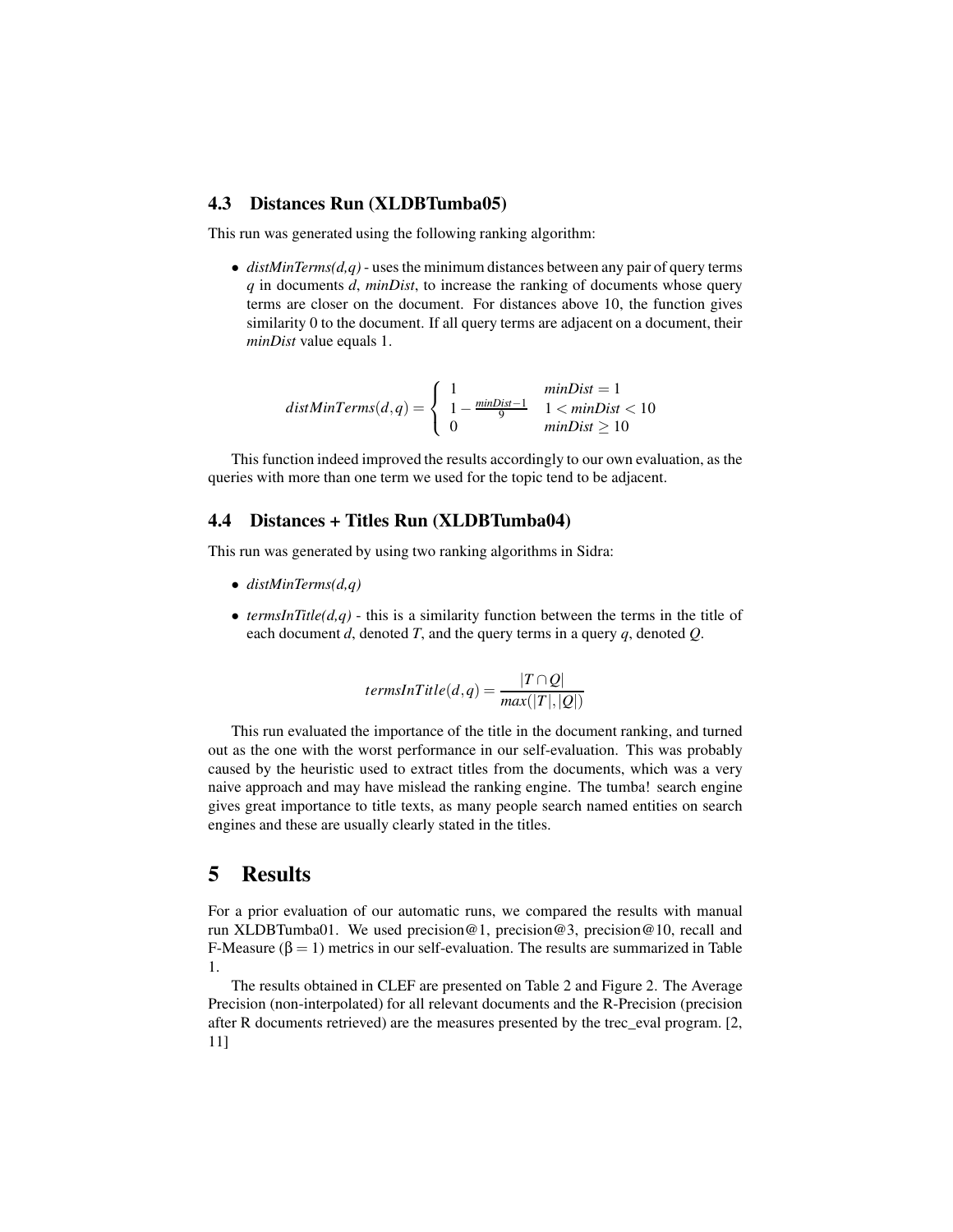| Run         | Description        | Precision $@$ |       |          | Recall | F-Measure |
|-------------|--------------------|---------------|-------|----------|--------|-----------|
|             |                    |               |       | 10       |        |           |
| XLDBTumba02 | flat ranking       | 53.2%         | 47.2% | $40.6\%$ | 89.6%  | 44.4%     |
| XLDBTumba05 | Distances          | 46.8%         | 53.5% | 44.9%    | 89.6%  | 44.4%     |
| XLDBTumba04 | Distances & Titles | 48.9%         | 45.0% | 41.1%    | 89.6%  | 44.4%     |

Table 1: Automatic Submitted Runs, compared to the Manual Run XLDBTumba01

| Run                            | Manual Run    | Flat ranking | <b>Distances</b> | Distances + titles |  |
|--------------------------------|---------------|--------------|------------------|--------------------|--|
|                                | (XLDBTumba01) | XLDBTumba02  | XLDBTumba05      | XLDBTumba04        |  |
| Nr. Docs Retrieved             | 209           | 2350         | 2350             | 2350               |  |
| Nr. Relevant Docs              | 678           | 678          | 678              | 678                |  |
| <b>Relevant Docs Retrieved</b> | 79            | 168          | 168              | 168                |  |
| Overall Precision              | 37,8%         | 7.1%         | 7.1%             | 7.1%               |  |
| Overall Recall                 | 11.6%         | 24.8%        | 24.8%            | 24.8%              |  |
| Average Precision              | 21.84%        | 28.10%       | 25.13%           | 27.75%             |  |
| R-Precision                    | 22.41%        | 26.28%       | 26,73%           | 27,26%             |  |

Table 2: XLDB official runs evaluated by CLEF

The XLDBTumba02, XLDBTumba05 and XLDBTumba04 runs have the same overall precision and recall values, because we used the same queries which retrieved the same documents, differing only in the order on which the documents were submitted for each topic.

### **6 Conclusion**

We used the Web search engine tumba! in the CLEF 2004 Monolingual task for the Portuguese language. Our main objective was to test, compare, and improve the quality of tumba's results, and gather ideas on how to do it. However, the enviroment that we work on, the Web, is different from the flat and small collection of document texts that we used on the CLEF task.

As we didn't have a baseline of relevant judgements, we manually annotated relevant and non relevant documents for the 50 topics. We found that this task is not easy. It is time consuming and requires experienced human annotators to review hundreds of documents, cross the results and eliminate erroneous judgements. The other submitted runs used combinations of two algorithms used on the tumba! ranking engine. We did our own evaluation with several metrics based on our own relevance judgements, and submitted 4 runs for CLEF evaluation. We presented both evaluations in this paper.

Tumba! does not perform stemming or query expansion and relies heavily on detecting the presence of query terms in document titles and URLs. As these were not available for this evaluation, the performance of tumba! was below average when compared to other systems.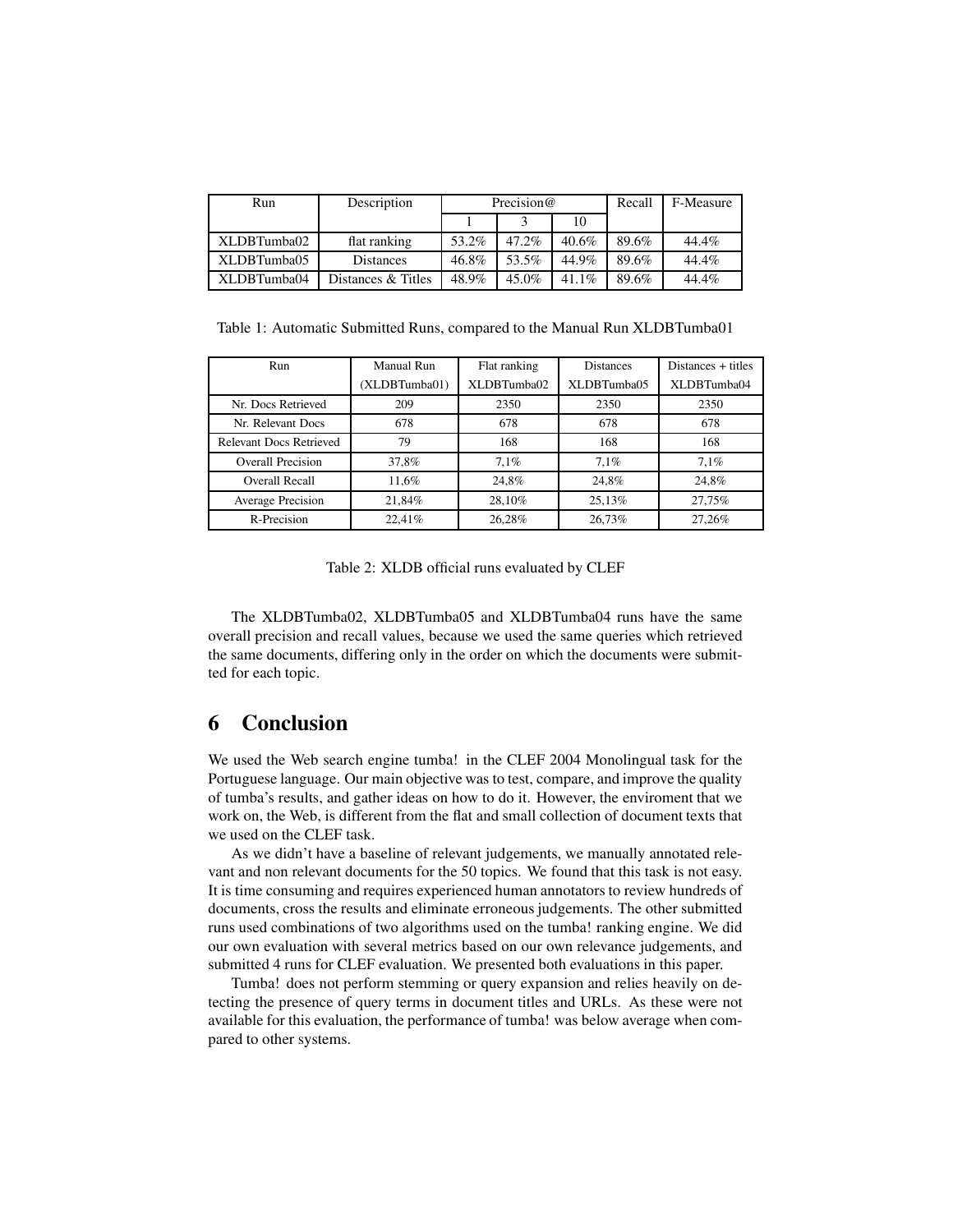

Figure 2: Recall-Precision Values for our runs, according to CLEF results.

During the creation of the XLDBTumba01 run and while analysing our results together with the CLEF relevant judgements, we realized that in many cases, a simple query couldn't retrieve all the relevant documents. Take for instance, topic #204, for retrieving documents concerning avalanche victims. In the Portuguese Monolingual task, this topic had 7 relevant judgements, which contained the relevant words of the 'avalanche' noun and the 'morrer' verb (*to die*) / 'morte' (*death*) family shown in Table 3.

| Word       | Rel#1 | Rel #2 | Rel#3 | Rel#4 | Rel#5 | Rel#6 | Rel #7 |
|------------|-------|--------|-------|-------|-------|-------|--------|
| avalanche  | X     | X      | X     |       |       |       |        |
| avalanches | X     |        | X     |       |       |       | X      |
| avalancha  |       |        |       | X     | X     | X     |        |
| mortos     | X     |        | X     | X     | X     |       |        |
| mortas     |       |        |       |       |       |       | X      |
| morte      | X     |        | X     |       | X     | X     | X      |
| morreu     |       |        |       |       |       | X     |        |
| morreram   |       | X      | X     |       |       |       |        |
| morrido    |       | X      |       |       |       |       |        |
| mata       |       | X      |       |       |       |       |        |

Table 3: Relevant words in the relevant documents of the topic 204

We can see that it would be impossible on a system like tumba! to achieve a good recall value with a query containing 'avalanche' 'morte' terms only. This is a situation that is not uncommon and systems must be able to deal with it. We intend to extend our Web search system to provide much better results in situations where the documents are not rich in HTML features, such as hyperlinks and meta-tags. Tumba! is effective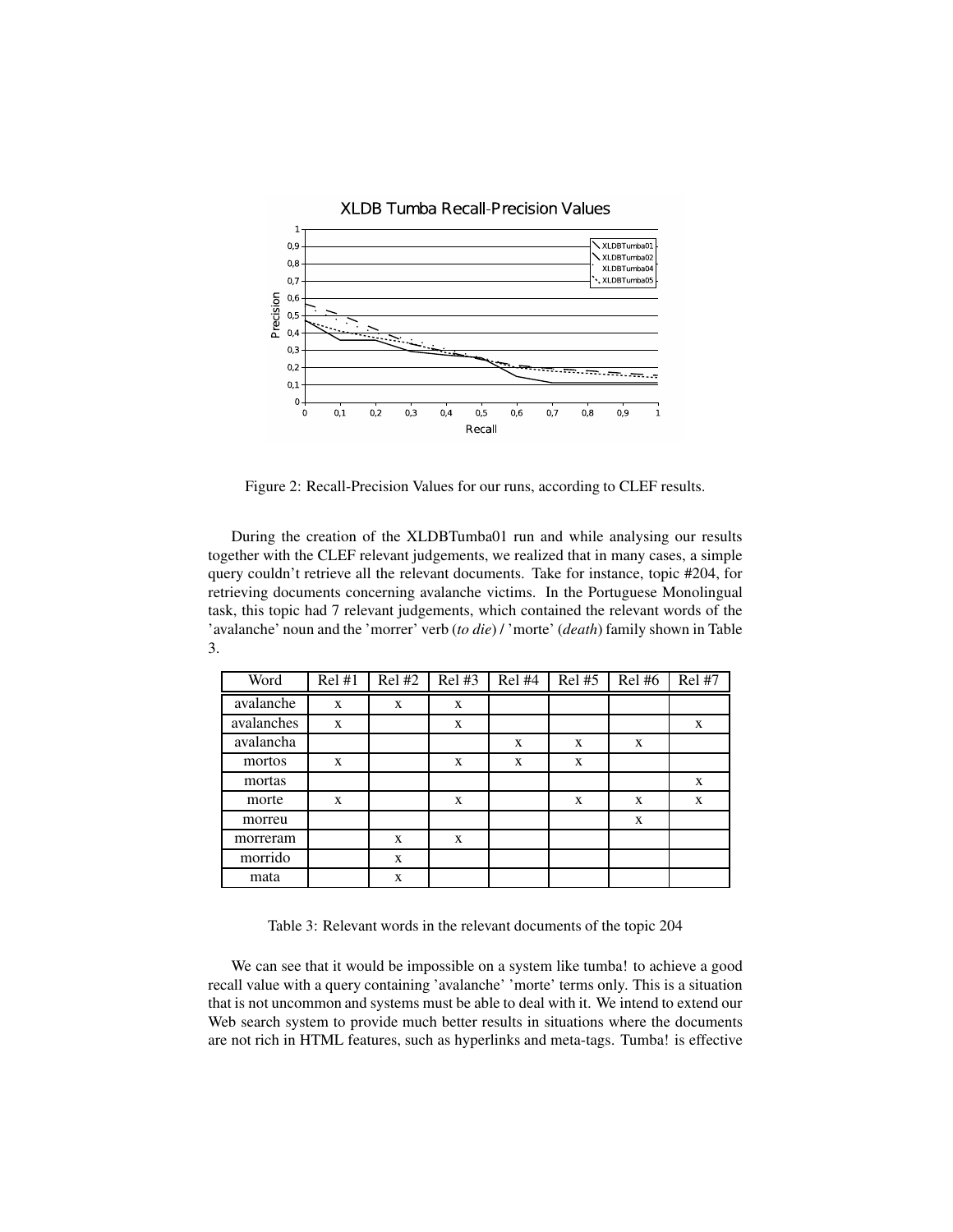in named-page finding tasks, in particular when these have properly chosen titles and have multiple links, but needs to become more effective on supporting other queries as well.

## **7 Acknowledgements**

We would like to thank to Bruno Martins and Daniel Gomes for making changes on tumba! components for the CLEF task and their valuable comments, Marcírio Chaves and Lauro Nakayama for their manual retrieval and judgement of the documentsfor the XLDBTumba01 run, and Diana Santos and Luís Costa for their valuable suggestions and comments.

This work was financed by the Portuguese Fundação para a Ciência e Tecnologia through grant POSI / PLP / 43931 / 2001 (Linguateca) and by grant POSI / SRI / 40193 / 2001 (XMLBase Project).

# **References**

- [1] Arvind Arasu, Junghoo Cho, Hector Garcia-Molina, Andreas Paepcke, and Sriram Raghavan. *Searching the Web*, volume 1, pages 2–43. August 2001. http://www.acm.org/pubs/contents/journals/toit.
- [2] Martin Braschler and Carol Peters. CLEF 2002 Methodology and Metrics, Advances in Cross-Language Information Retrieval: Results of the CLEF 2002 Evaluation Campaign. *Lecture Notes in Computer Science*, 2758, Spring 2003.
- [3] Miguel Costa and Mário J. Silva. Sidra: a Flexible Distributed Indexing and Ranking Architecture for Web Search. In *Proceedings of the VIII Conference on Software Engineering and Databases JISBD 2003*, Alicante, Spain, November 2003.
- [4] Francisco Couto, Bruno Martins, Mário J. Silva, and P. Coutinho. Classifying Biomedical Articles using Web Resources: application to KDD Cup 02. DI/FCUL TR 03–24, Department of Informatics, University of Lisbon, July 2003.
- [5] Francisco Couto, Mário Silva, and P. Coutinho. Finding Genomic Ontology Terms in Text using Information Content. Granada, Spain, March 2004. BMC Bioinformatics Journal (accepted for publication).
- [6] Pólo XLDB da Linguateca. http://xldb.di.fc.ul.pt/linguateca/.
- [7] Linguateca Distributed Resource Center for the Portuguese Language. http: //www.linguateca.pt.
- [8] Tumba! Portuguese Web Search Engine. http://www.tumba.pt.
- [9] Daniel Gomes, João P. Campos, and Mário J. Silva. Versus: a Web Repository. In *WDAS - Workshop on Distributed Data and Structures 2002*, Paris, France, March 2002.